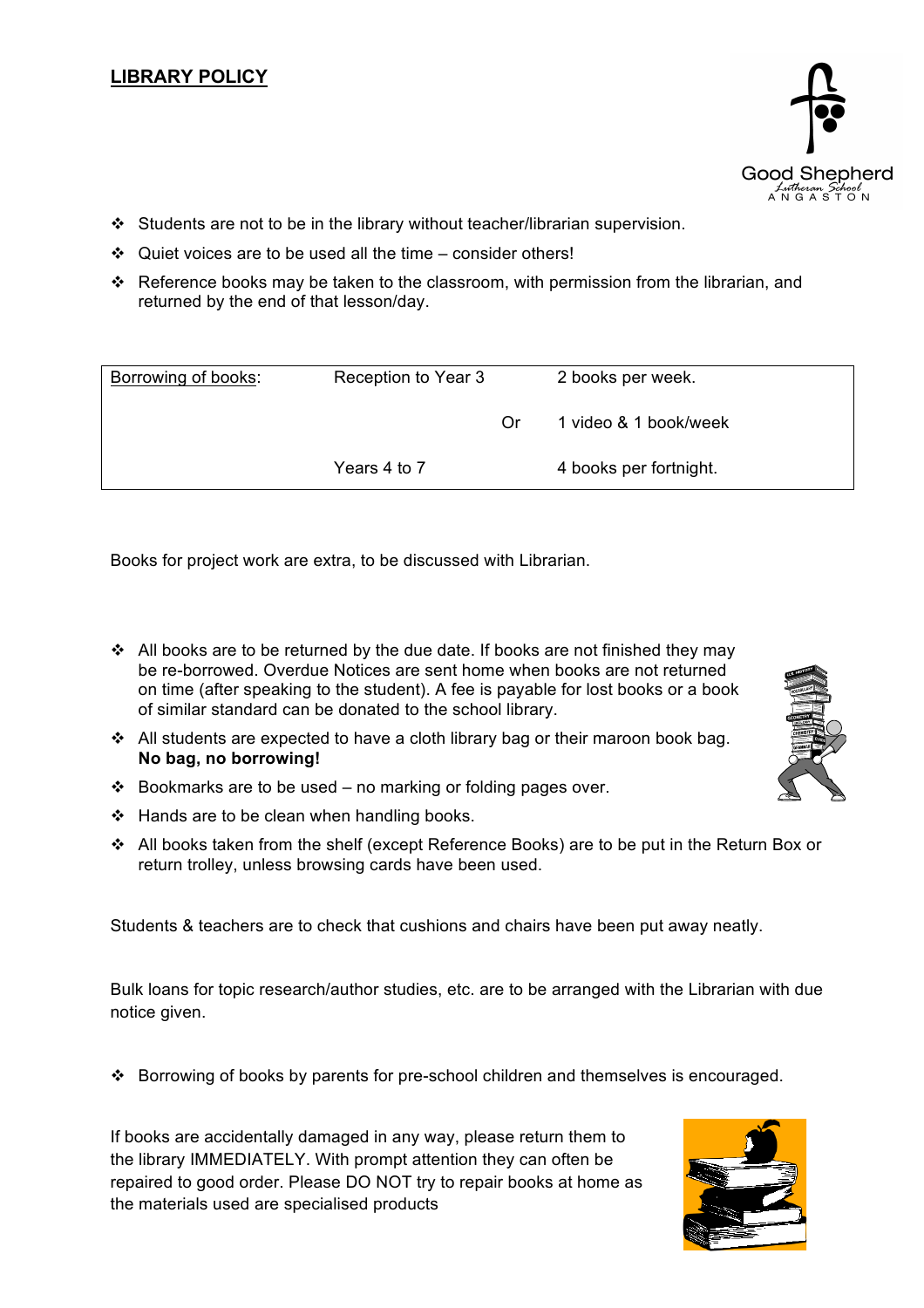## **THE AIMS OF THE LIBRARY ARE:**

1. To provide resource materials in a variety of forms, both printed and audiovisual to support and complement the school curriculum and to cater for recreational and developmental needs and interests of the students and the professional interests of the staff.



- 2. To organise the resources and provide assistance to students and staff in a pleasant, welcoming atmosphere.
- 3. To provide a wide range of children's literature at appropriate levels and of the best quality consistent with the interests and abilities of the students.
- 4. To promote and encourage the reading of literature by students, both for their own enrichment and enjoyment and as part of their course of study.
- 5. To teach the students how the library resources are organised and how to use them in order to become independent library users of both school and community libraries.

Library is a literature resource centre providing a focus for the integrated Language and General Studies program. All classes visit the library for sessions each week and individuals or groups are welcome at other times by arrangement. The Literature program develops an enthusiastic attitude towards reading, the ability to handle both oral and written language competently and creatively and an appreciation of different types of books and the work of authors. It also helps students to develop a greater knowledge of themselves and their world while extending their imagination.

During weekly classes, reading is promoted and encouraged by the class teacher and librarian working in co-operation. Book introductions, reading aloud and videos are used to bring the students and books together. There is time for browsing, discussion and reading as well as individual assistance with borrowing when required.

Some library periods are spent teaching students about the layout and functions of the library and the location and use of the resources.